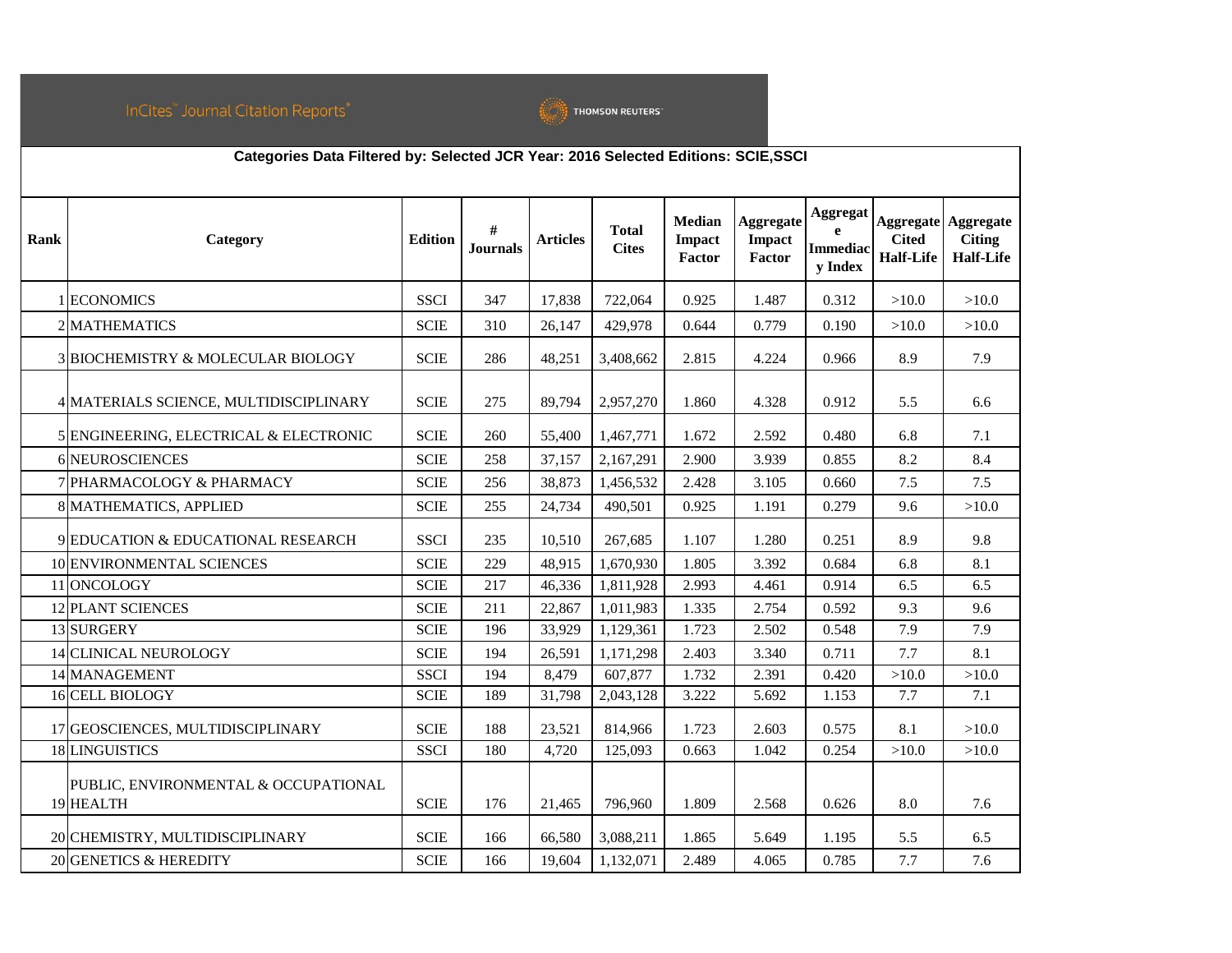| <b>22 POLITICAL SCIENCE</b>                       | <b>SSCI</b>           | 165 | 6,126  | 176,772   | 1.053 | 1.367 | 0.352 | 9.9     | 10.0  |
|---------------------------------------------------|-----------------------|-----|--------|-----------|-------|-------|-------|---------|-------|
| 23 ZOOLOGY                                        | $\operatorname{SCIE}$ | 162 | 11,859 | 347,501   | 1.039 | 1.436 | 0.378 | >10.0   | >10.0 |
| 24 BIOTECHNOLOGY & APPLIED MICROBIOLOGY           | <b>SCIE</b>           | 158 | 27,272 | 1,210,973 | 2.071 | 3.501 | 0.703 | 7.0     | 7.3   |
|                                                   |                       |     |        |           |       |       |       |         |       |
| PUBLIC, ENVIRONMENTAL & OCCUPATIONAL<br>25 HEALTH | <b>SSCI</b>           | 157 |        |           | 1.556 | 2.006 |       |         | 7.8   |
|                                                   |                       |     | 15,223 | 409,702   |       |       | 0.421 | 7.4     |       |
| 26 MEDICINE, GENERAL & INTERNAL                   | <b>SCIE</b>           | 154 | 25,160 | 1,335,928 | 1.350 | 4.448 | 1.101 | 8.1     | 7.3   |
| 27 ECOLOGY                                        | <b>SCIE</b>           | 153 | 17,610 | 1,017,909 | 1.897 | 3.239 | 0.693 | 9.2     | 9.5   |
| 28 IMMUNOLOGY                                     | <b>SCIE</b>           | 150 | 21,717 | 1,208,486 | 3.053 | 4.362 | 0.991 | 7.6     | 7.2   |
| <b>29 LAW</b>                                     | <b>SSCI</b>           | 147 | 4,016  | 108,519   | 0.857 | 1.185 | 0.389 | >10.0   | >10.0 |
| 29 PHYSICS, APPLIED                               | $\operatorname{SCIE}$ | 147 | 55,839 | 1,866,894 | 1.696 | 3.611 | 0.793 | 6.0     | 6.6   |
|                                                   |                       |     |        |           |       |       |       |         |       |
| 31 COMPUTER SCIENCE, INFORMATION SYSTEMS          | <b>SCIE</b>           | 146 | 14,716 | 335,853   | 1.787 | 2.345 | 0.444 | 6.6     | 7.2   |
| 32 CHEMISTRY, PHYSICAL                            | <b>SCIE</b>           | 145 | 61,936 | 2,864,821 | 2.398 | 4.961 | 1.144 | 6.2     | 7.1   |
| 33 SOCIOLOGY                                      | <b>SSCI</b>           | 143 | 5,329  | 212,251   | 0.994 | 1.260 | 0.236 | >10.0   | >10.0 |
| 34 PSYCHIATRY                                     | $\operatorname{SCIE}$ | 142 | 15,450 | 744,899   | 2.219 | 3.530 | 0.748 | 8.0     | 8.1   |
| 35 PSYCHIATRY                                     | <b>SSCI</b>           | 139 | 11,879 | 517,146   | 1.682 | 3.060 | 0.630 | 8.3     | 8.5   |
| 36 ENDOCRINOLOGY & METABOLISM                     | $\operatorname{SCIE}$ | 138 | 16,698 | 933,411   | 3.046 | 4.191 | 0.962 | 7.4     | 7.6   |
| 37 VETERINARY SCIENCES                            | $\operatorname{SCIE}$ | 136 | 13,130 | 294,128   | 0.863 | 1.280 | 0.294 | 8.6     | 9.8   |
| 38 ENGINEERING, CHEMICAL                          | $\operatorname{SCIE}$ | 135 | 34,078 | 1,031,538 | 1.571 | 3.446 | 0.803 | 6.1     | 7.6   |
|                                                   |                       |     |        |           |       |       |       |         |       |
| COMPUTER SCIENCE, ARTIFICIAL<br>39 INTELLIGENCE   | <b>SCIE</b>           | 133 | 13,960 | 457,374   | 1.807 | 2.997 | 0.587 | 7.2     | 7.9   |
| <b>39 MECHANICS</b>                               | <b>SCIE</b>           | 133 | 21,382 | 615,517   | 1.652 | 2.418 | 0.569 | 8.9     | 9.8   |
|                                                   |                       |     |        |           |       |       |       |         |       |
| 41 ENGINEERING, MECHANICAL                        | <b>SCIE</b>           | 130 | 20,948 | 505,468   | 1.421 | 2.101 | 0.477 | 8.2     | 9.3   |
| 42 FOOD SCIENCE & TECHNOLOGY                      | <b>SCIE</b>           | 129 | 22,183 | 684,831   | 1.417 | 2.327 | 0.522 | 7.6     | 8.7   |
| 43 MEDICINE, RESEARCH & EXPERIMENTAL              | <b>SCIE</b>           | 128 | 26,068 | 774,091   | 2.507 | 2.981 | 0.523 | 6.6     | 7.3   |
| 43 PSYCHOLOGY, MULTIDISCIPLINARY                  | <b>SSCI</b>           | 128 | 9,037  | 397,871   | 1.271 | 2.298 | 0.455 | >10.0   | 9.7   |
| 45 CARDIAC & CARDIOVASCULAR SYSTEMS               | <b>SCIE</b>           | 126 | 19,190 | 943,998   | 2.345 | 4.443 | 1.169 | 6.9     | 6.7   |
|                                                   |                       |     |        |           |       |       |       |         |       |
| RADIOLOGY, NUCLEAR MEDICINE & MEDICAL             |                       |     |        |           |       |       |       |         |       |
| 45 IMAGING                                        | $\operatorname{SCIE}$ | 126 | 19,577 | 737,458   | 1.943 | 2.847 | 0.623 | 7.4     | 7.5   |
| 47 ENGINEERING, CIVIL                             | <b>SCIE</b>           | 125 | 18,823 | 477,924   | 1.353 | 2.247 | 0.431 | $7.2\,$ | 8.8   |
| 48 MICROBIOLOGY                                   | $\operatorname{SCIE}$ | 124 | 20,460 | 1,045,099 | 2.487 | 3.708 | 0.812 | $8.0\,$ | 7.7   |
| <b>48 STATISTICS &amp; PROBABILITY</b>            | $\operatorname{SCIE}$ | 124 | 8,982  | 371,282   | 1.002 | 1.313 | 0.263 | >10.0   | >10.0 |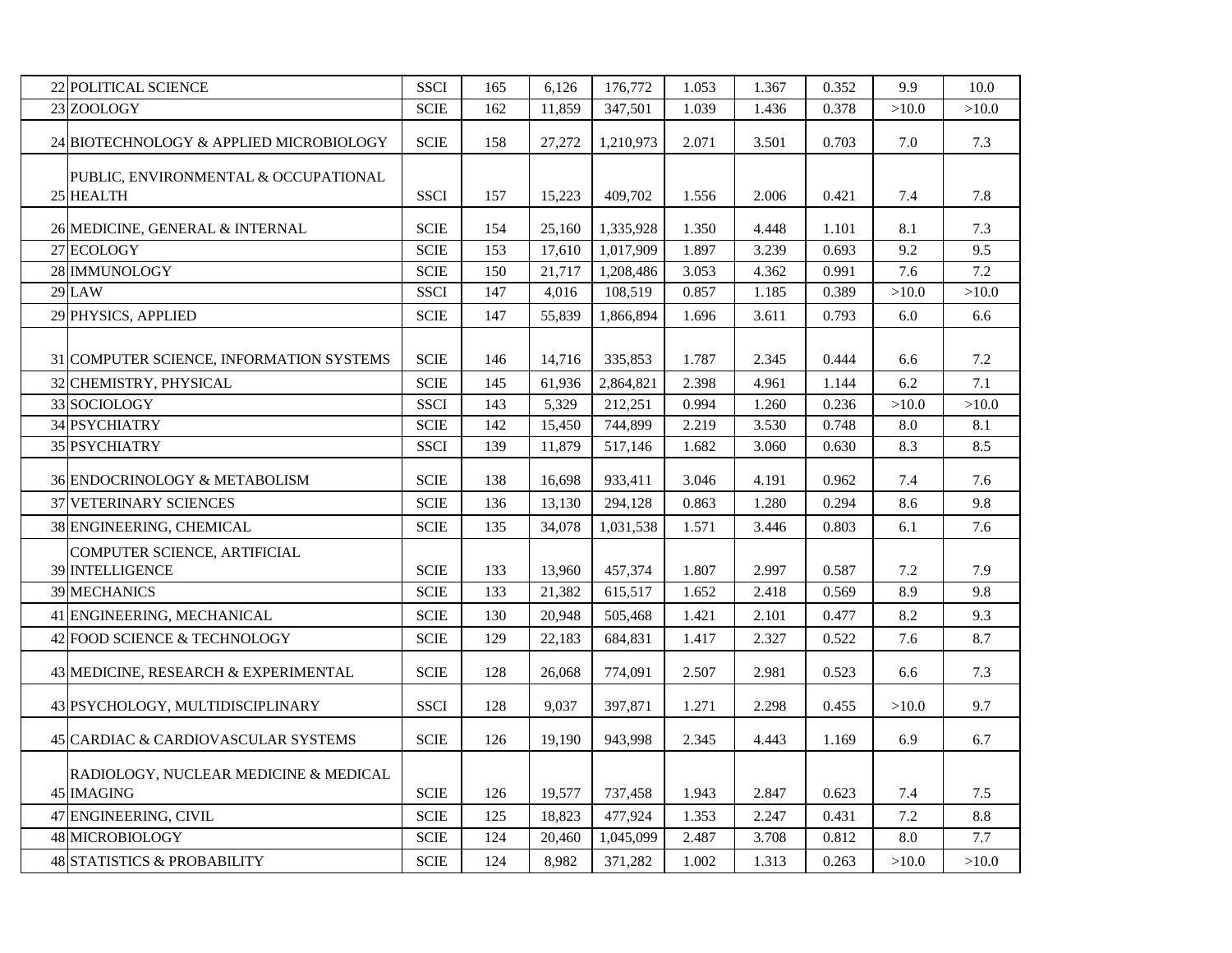| 50 BUSINESS                                            | <b>SSCI</b>           | 121 | 6,639  | 467,711   | 1.941 | 2.557 | 0.423 | >10.0 | >10.0 |
|--------------------------------------------------------|-----------------------|-----|--------|-----------|-------|-------|-------|-------|-------|
| 50 PEDIATRICS                                          | <b>SCIE</b>           | 121 | 15,774 | 469,420   | 1.597 | 2.107 | 0.490 | 7.9   | 8.0   |
| 50 PSYCHOLOGY, CLINICAL                                | <b>SSCI</b>           | 121 | 7,724  | 354,801   | 1.742 | 2.574 | 0.486 | 9.2   | 9.4   |
| 53 NURSING                                             | $\operatorname{SCIE}$ | 116 | 8,081  | 150,703   | 1.146 | 1.313 | 0.248 | 7.4   | 7.1   |
| 54 NURSING                                             | <b>SSCI</b>           | 114 | 7,868  | 146,054   | 1.144 | 1.296 | 0.243 | 7.4   | 7.1   |
| COMPUTER SCIENCE, SOFTWARE                             |                       |     |        |           |       |       |       |       |       |
| 55 ENGINEERING                                         | <b>SCIE</b>           | 106 | 8,789  | 211,650   | 1.437 | 1.668 | 0.400 | 8.1   | 7.8   |
|                                                        |                       |     |        |           |       |       |       |       |       |
| COMPUTER SCIENCE, INTERDISCIPLINARY<br>56 APPLICATIONS | <b>SCIE</b>           | 105 | 13,172 | 378,465   | 1.909 | 2.482 | 0.514 | 6.9   | 8.6   |
| 56 ENVIRONMENTAL STUDIES                               | <b>SSCI</b>           | 105 | 8,555  | 263,810   | 1.687 | 2.751 | 0.579 | 6.8   | 8.1   |
|                                                        |                       |     |        |           |       |       |       |       |       |
| 56 MARINE & FRESHWATER BIOLOGY                         | $\operatorname{SCIE}$ | 105 | 10,896 | 425,093   | 1.500 | 2.074 | 0.481 | >10.0 | >10.0 |
|                                                        |                       |     |        |           |       |       |       |       |       |
| 59 COMPUTER SCIENCE, THEORY & METHODS                  | <b>SCIE</b>           | 104 | 8,776  | 223,797   | 1.321 | 2.020 | 0.517 | 8.7   | 8.3   |
| MATHEMATICS, INTERDISCIPLINARY                         |                       |     |        |           |       |       |       |       |       |
| <b>60 APPLICATIONS</b>                                 | <b>SCIE</b>           | 100 | 9,165  | 267,636   | 1.254 | 1.594 | 0.385 | >10.0 | 10.0  |
| 61 BUSINESS, FINANCE                                   | <b>SSCI</b>           | 96  | 4,208  | 202,345   | 1.119 | 1.601 | 0.309 | >10.0 | >10.0 |
|                                                        |                       |     |        |           |       |       |       |       |       |
| 61 SOCIAL SCIENCES, INTERDISCIPLINARY                  | <b>SSCI</b>           | 96  | 4,975  | 133,911   | 0.970 | 1.388 | 0.285 | 9.0   | >10.0 |
| 63 ENERGY & FUELS                                      | <b>SCIE</b>           | 92  | 32,986 | 1,031,892 | 2.203 | 4.946 | 1.099 | 4.6   | 6.0   |
| 63 OPTICS                                              | <b>SCIE</b>           | 92  | 27,653 | 666,809   | 1.709 | 2.470 | 0.612 | 6.3   | 7.4   |
| 63 TOXICOLOGY                                          | <b>SCIE</b>           | 92  | 10,938 | 437,350   | 2.327 | 2.972 | 0.633 | 7.7   | 8.5   |
| 66 ENTOMOLOGY                                          | <b>SCIE</b>           | 91  | 6,187  | 172,009   | 0.970 | 1.525 | 0.384 | >10.0 | >10.0 |
| 67 DENTISTRY, ORAL SURGERY & MEDICINE                  | <b>SCIE</b>           | 90  | 8,962  | 310,128   | 1.444 | 2.000 | 0.370 | 8.9   | 8.9   |
| 67 HEALTH CARE SCIENCES & SERVICES                     | <b>SCIE</b>           | 90  | 9,773  | 317,988   | 2.016 | 2.554 | 0.577 | 7.3   | 7.4   |
| 69 TELECOMMUNICATIONS                                  | $\operatorname{SCIE}$ | 89  | 15,391 | 316,835   | 1.661 | 2.584 | 0.450 | 5.4   | 6.4   |
| <b>70 WATER RESOURCES</b>                              | <b>SCIE</b>           | 88  | 16,968 | 450,923   | 1.603 | 2.423 | 0.426 | 7.7   | 8.9   |
| 71 HISTORY                                             | <b>SSCI</b>           | 87  | 2,154  | 25,611    | 0.321 | 0.431 | 0.179 | >10.0 | >10.0 |
|                                                        |                       |     |        |           |       |       |       |       |       |
| 71 NANOSCIENCE & NANOTECHNOLOGY                        | <b>SCIE</b>           | 87  | 36,386 | 1,332,720 | 2.535 | 5.906 | 1.156 | 4.5   | 5.9   |
| 73 INTERNATIONAL RELATIONS                             | <b>SSCI</b>           | 86  | 3,260  | 69,384    | 0.940 | 1.328 | 0.341 | 8.5   | 9.4   |
| <b>73 POLYMER SCIENCE</b>                              | $\operatorname{SCIE}$ | 86  | 18,588 | 684,764   | 1.565 | 3.097 | 0.728 | 7.1   | 7.6   |
| 75 ENGINEERING, MULTIDISCIPLINARY                      | <b>SCIE</b>           | 85  | 11,757 | 230,256   | 1.084 | 1.790 | 0.394 | 6.8   | 8.7   |
| <b>75 INFORMATION SCIENCE &amp; LIBRARY SCIENCE</b>    | <b>SSCI</b>           | 85  | 4,189  | 118,496   | 1.167 | 1.871 | 0.386 | 8.4   | 8.8   |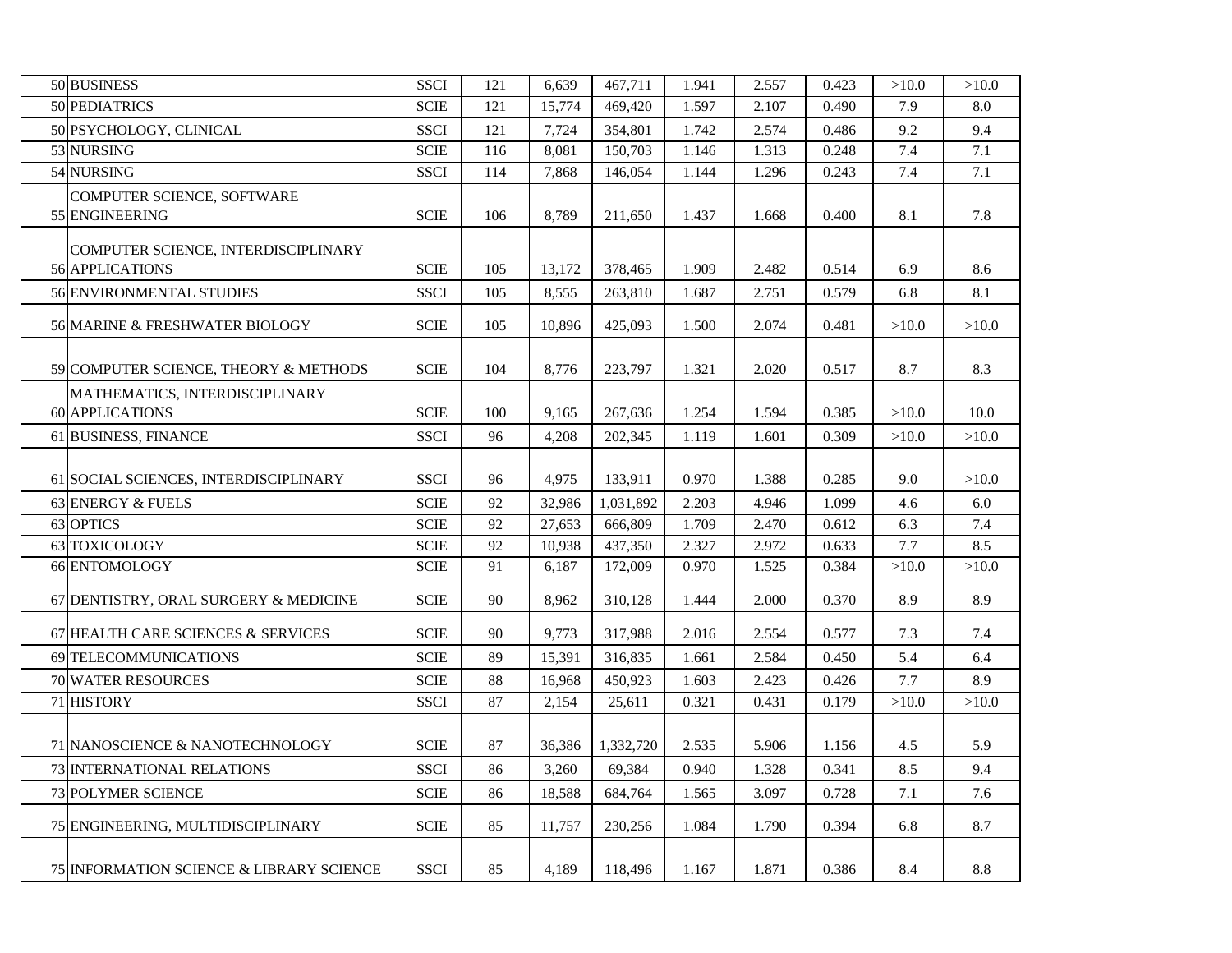| 75 METEOROLOGY & ATMOSPHERIC SCIENCES         | <b>SCIE</b> | 85 | 13,280 | 561,551 | 1.718 | 3.103 | 0.660 | 8.0   | 8.5   |
|-----------------------------------------------|-------------|----|--------|---------|-------|-------|-------|-------|-------|
| 78 BIOLOGY                                    | <b>SCIE</b> | 84 | 10,324 | 440,619 | 1.572 | 2.924 | 0.723 | 9.1   | 8.9   |
| <b>78 GEOCHEMISTRY &amp; GEOPHYSICS</b>       | SCIE        | 84 | 10,227 | 528,231 | 1.826 | 2.684 | 0.590 | >10.0 | >10.0 |
| <b>78 INFECTIOUS DISEASES</b>                 | <b>SCIE</b> | 84 | 13,243 | 515,710 | 2.509 | 3.583 | 1.022 | 6.7   | 6.6   |
| 78 PHYSIOLOGY                                 | <b>SCIE</b> | 84 | 10,218 | 554,038 | 2.216 | 3.014 | 0.663 | 9.6   | 9.2   |
| 78 PSYCHOLOGY, EXPERIMENTAL                   | <b>SSCI</b> | 84 | 7,209  | 355,614 | 1.985 | 2.615 | 0.598 | 9.4   | >10.0 |
| 83 AGRONOMY                                   | <b>SCIE</b> | 83 | 8,911  | 262,113 | 0.916 | 1.791 | 0.366 | 8.9   | 9.9   |
| <b>OPERATIONS RESEARCH &amp; MANAGEMENT</b>   |             |    |        |         |       |       |       |       |       |
| 83 SCIENCE                                    | <b>SCIE</b> | 83 | 8,529  | 316,585 | 1.488 | 2.282 | 0.423 | 8.6   | 9.4   |
| 85 ANTHROPOLOGY                               | <b>SSCI</b> | 82 | 2,918  | 108,400 | 0.958 | 1.633 | 0.368 | >10.0 | >10.0 |
| <b>86 NUTRITION &amp; DIETETICS</b>           | <b>SCIE</b> | 81 | 11,803 | 477,645 | 2.468 | 3.238 | 0.758 | 7.3   | 8.0   |
| <b>86 SPORT SCIENCES</b>                      | <b>SCIE</b> | 81 | 8,861  | 354,957 | 1.681 | 2.482 | 0.474 | 8.6   | 8.9   |
| 88 OBSTETRICS & GYNECOLOGY                    | <b>SCIE</b> | 80 | 12,087 | 392,677 | 2.087 | 2.565 | 0.559 | 7.6   | 7.7   |
| 88 PSYCHOLOGY, APPLIED                        | <b>SSCI</b> | 80 | 3,618  | 212,866 | 1.743 | 2.036 | 0.379 | >10.0 | >10.0 |
| 90 COMMUNICATION                              | <b>SSCI</b> | 79 | 3,359  | 90,779  | 1.128 | 1.495 | 0.252 | 9.1   | 9.5   |
| 90 GASTROENTEROLOGY & HEPATOLOGY              | <b>SCIE</b> | 79 | 11.207 | 589,468 | 2.756 | 4.409 | 1.136 | 6.7   | 6.7   |
| 90 GEOGRAPHY                                  | <b>SSCI</b> | 79 | 4,204  | 131,172 | 1.277 | 2.075 | 0.417 | 7.8   | 8.8   |
| 90 PATHOLOGY                                  | <b>SCIE</b> | 79 | 8,549  | 312,755 | 1.936 | 2.583 | 0.571 | 8.2   | 7.4   |
| 90 PHYSICS, MULTIDISCIPLINARY                 | <b>SCIE</b> | 79 | 20.346 | 915,427 | 1.280 | 2.777 | 0.864 | 8.8   | 9.1   |
| 95 BIOCHEMICAL RESEARCH METHODS               | <b>SCIE</b> | 77 | 14,742 | 724,617 | 2.444 | 3.569 | 0.741 | 6.9   | 7.1   |
| 95 ENGINEERING, BIOMEDICAL                    | <b>SCIE</b> | 77 | 11,707 | 411,380 | 2.009 | 2.946 | 0.583 | 6.8   | 7.8   |
| 95 HEALTH POLICY & SERVICES                   | <b>SSCI</b> | 77 | 5,869  | 179,815 | 1.605 | 2.161 | 0.477 | 7.5   | 7.6   |
| 95 PSYCHOLOGY                                 | <b>SCIE</b> | 77 | 6,800  | 390,751 | 2.114 | 2.768 | 0.539 | >10.0 | 9.5   |
| 99 CHEMISTRY, ANALYTICAL                      | <b>SCIE</b> | 76 | 24,375 | 791,009 | 1.985 | 3.251 | 0.762 | 6.9   | 6.9   |
| 99 ORTHOPEDICS                                | <b>SCIE</b> | 76 | 12,070 | 424,070 | 1.631 | 2.333 | 0.410 | 8.6   | 8.7   |
| 99 UROLOGY & NEPHROLOGY                       | <b>SCIE</b> | 76 | 9,494  | 412,729 | 2.024 | 3.189 | 0.871 | 7.4   | 7.2   |
| METALLURGY & METALLURGICAL<br>102 ENGINEERING | <b>SCIE</b> | 74 | 16,553 | 407.867 | 0.940 | 2.046 | 0.529 | 7.5   | 8.8   |
| 103 BIOPHYSICS                                | <b>SCIE</b> | 72 | 12,527 | 603,795 | 2.535 | 3.289 | 0.846 | 8.1   | 8.0   |
| 103 CHEMISTRY, APPLIED                        | SCIE        | 72 | 15,360 | 507,257 | 1.550 | 3.013 | 0.767 | 7.1   | 8.0   |
| 105 HEMATOLOGY                                | <b>SCIE</b> | 70 | 9,932  | 591,390 | 2.522 | 4.480 | 1.125 | 7.3   | 6.9   |
| 105 PSYCHOLOGY, DEVELOPMENTAL                 | <b>SSCI</b> | 70 | 4,938  | 263,361 | 1.804 | 2.659 | 0.555 | 9.4   | 9.6   |
| 105 REHABILITATION                            | <b>SSCI</b> | 70 | 3,509  | 95,841  | 1.185 | 1.458 | 0.289 | 8.0   | 9.4   |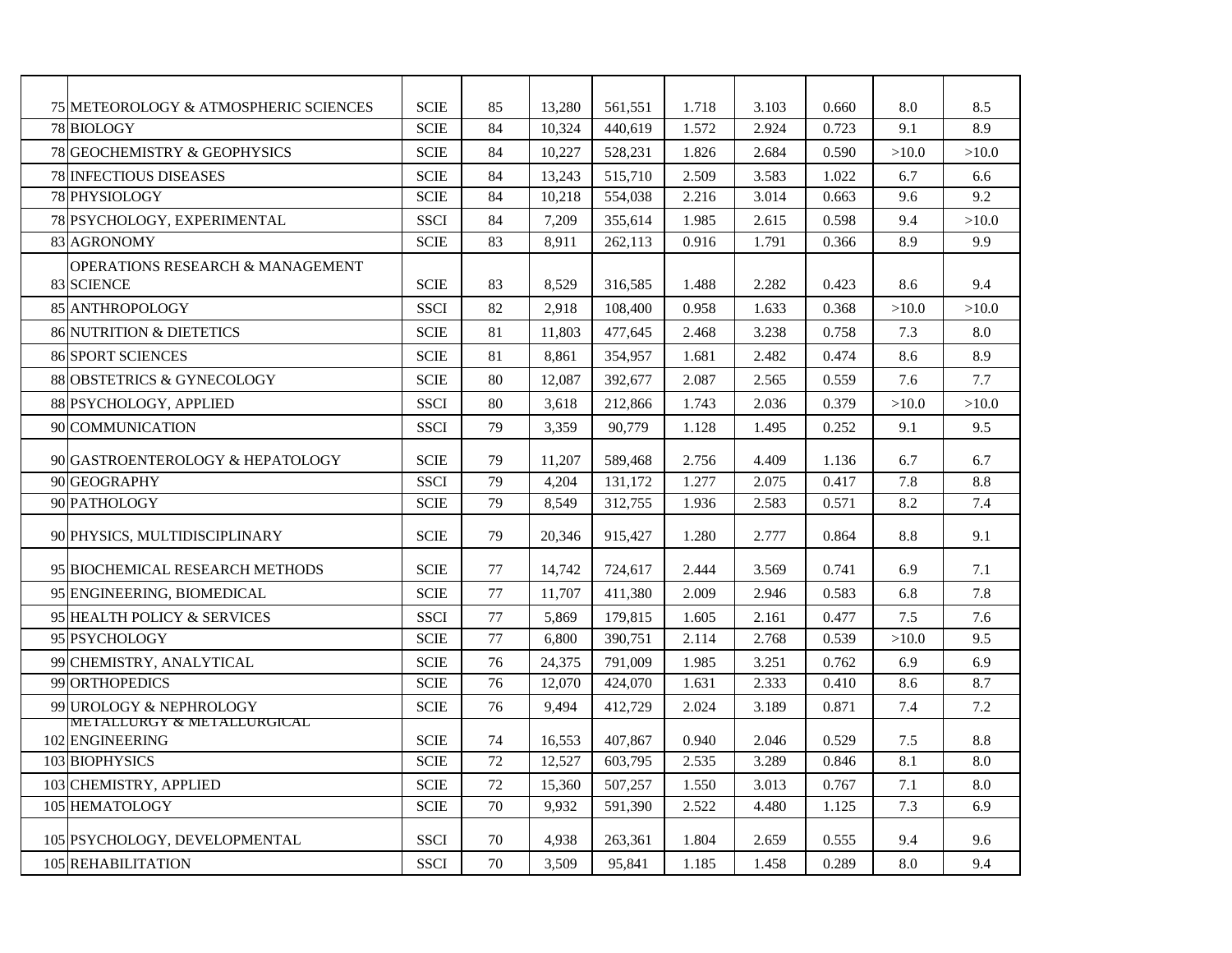| <b>108 AREA STUDIES</b>                  | <b>SSCI</b>           | 69 | 2,249  | 29,611    | 0.568 | 0.641 | 0.173 | 9.8   | >10.0 |
|------------------------------------------|-----------------------|----|--------|-----------|-------|-------|-------|-------|-------|
| 109 PHYSICS, CONDENSED MATTER            | <b>SCIE</b>           | 67 | 29,038 | 1,344,772 | 2.059 | 4.363 | 1.006 | 7.0   | 7.0   |
| 110 REHABILITATION                       | <b>SCIE</b>           | 65 | 5,383  | 157,803   | 1.495 | 1.931 | 0.403 | 7.8   | 8.9   |
| 111 FORESTRY                             | <b>SCIE</b>           | 64 | 5,279  | 148,911   | 1.129 | 1.697 | 0.396 | 9.1   | >10.0 |
| 111 MULTIDISCIPLINARY SCIENCES           | <b>SCIE</b>           | 64 | 61,277 | 2,803,793 | 0.956 | 4.931 | 0.887 | 6.8   | 7.7   |
| 113 ASTRONOMY & ASTROPHYSICS             | <b>SCIE</b>           | 63 | 19,374 | 979,415   | 2.010 | 4.159 | 1.526 | 7.8   | 8.3   |
| 113 DERMATOLOGY                          | <b>SCIE</b>           | 63 | 6,859  | 228,113   | 1.683 | 2.502 | 0.581 | 7.9   | 8.2   |
| 113 OCEANOGRAPHY                         | <b>SCIE</b>           | 63 | 6,768  | 270,868   | 1.627 | 2.000 | 0.488 | >10.0 | >10.0 |
| 113 PERIPHERAL VASCULAR DISEASE          | <b>SCIE</b>           | 63 | 9,534  | 614,446   | 2.838 | 4.212 | 0.992 | 8.6   | 7.3   |
| 117 PSYCHOLOGY, SOCIAL                   | <b>SSCI</b>           | 62 | 3,596  | 249,800   | 1.623 | 1.959 | 0.414 | >10.0 | >10.0 |
| 118 CONSTRUCTION & BUILDING TECHNOLOGY   | <b>SCIE</b>           | 61 | 8,929  | 199,577   | 1.183 | 2.342 | 0.430 | 7.1   | 8.6   |
| 119 AUTOMATION & CONTROL SYSTEMS         | <b>SCIE</b>           | 60 | 9,558  | 295,283   | 1.796 | 3.018 | 0.469 | 6.9   | 7.8   |
| 119 CHEMISTRY, MEDICINAL                 | <b>SCIE</b>           | 60 | 13,762 | 460,506   | 2.508 | 2.809 | 0.614 | 6.8   | 7.9   |
| 119 HISTORY & PHILOSOPHY OF SCIENCE      | <b>SCIE</b>           | 60 | 1,675  | 27,356    | 0.438 | 0.787 | 0.199 | >10.0 | >10.0 |
| 122 CHEMISTRY, ORGANIC                   | <b>SCIE</b>           | 59 | 20,577 | 774,862   | 2.101 | 3.121 | 0.771 | 7.3   | 7.5   |
| 122 OPHTHALMOLOGY                        | <b>SCIE</b>           | 59 | 8,924  | 315,267   | 1.783 | 2.604 | 0.552 | 8.2   | 8.6   |
| 122 RESPIRATORY SYSTEM                   | $\operatorname{SCIE}$ | 59 | 8,677  | 404,797   | 2.614 | 3.926 | 1.099 | 7.4   | 6.9   |
| 125 AGRICULTURE, DAIRY & ANIMAL SCIENCE  | <b>SCIE</b>           | 58 | 6,974  | 167,980   | 0.827 | 1.359 | 0.265 | 9.1   | >10.0 |
| 125 CRIMINOLOGY & PENOLOGY               | <b>SSCI</b>           | 58 | 2,329  | 61,790    | 1.216 | 1.498 | 0.322 | 9.0   | >10.0 |
| 125 INSTRUMENTS & INSTRUMENTATION        | <b>SCIE</b>           | 58 | 17,428 | 370,962   | 1.527 | 2.467 | 0.539 | 6.4   | 7.3   |
| 125 PSYCHOLOGY, EDUCATIONAL              | <b>SSCI</b>           | 58 | 2,337  | 122,449   | 1.406 | 1.896 | 0.399 | >10.0 | >10.0 |
| 125 THERMODYNAMICS                       | <b>SCIE</b>           | 58 | 14,077 | 359,194   | 1.508 | 2.805 | 0.662 | 6.8   | 8.2   |
| 130 MATHEMATICAL & COMPUTATIONAL BIOLOGY | <b>SCIE</b>           | 57 | 6,949  | 295,454   | 1.500 | 2.719 | 0.480 | 8.0   | 8.4   |
| 131 AGRICULTURE, MULTIDISCIPLINARY       | <b>SCIE</b>           | 56 | 7,019  | 186,050   | 0.740 | 1.593 | 0.277 | 8.7   | 9.4   |
| 132 PHYSICS, MATHEMATICAL                | <b>SCIE</b>           | 55 | 10,271 | 313,352   | 1.349 | 1.871 | 0.496 | 9.7   | >10.0 |
| 132 PLANNING & DEVELOPMENT               | <b>SSCI</b>           | 55 | 3,072  | 103,329   | 1.255 | 1.791 | 0.435 | 9.0   | 9.3   |
| 134 BIODIVERSITY CONSERVATION            | <b>SCIE</b>           | 53 | 3,862  | 182,246   | 1.086 | 2.676 | 0.643 | 8.3   | 9.5   |
| 134 PALEONTOLOGY                         | <b>SCIE</b>           | 53 | 2,790  | 96,722    | 1.278 | 1.698 | 0.467 | >10.0 | >10.0 |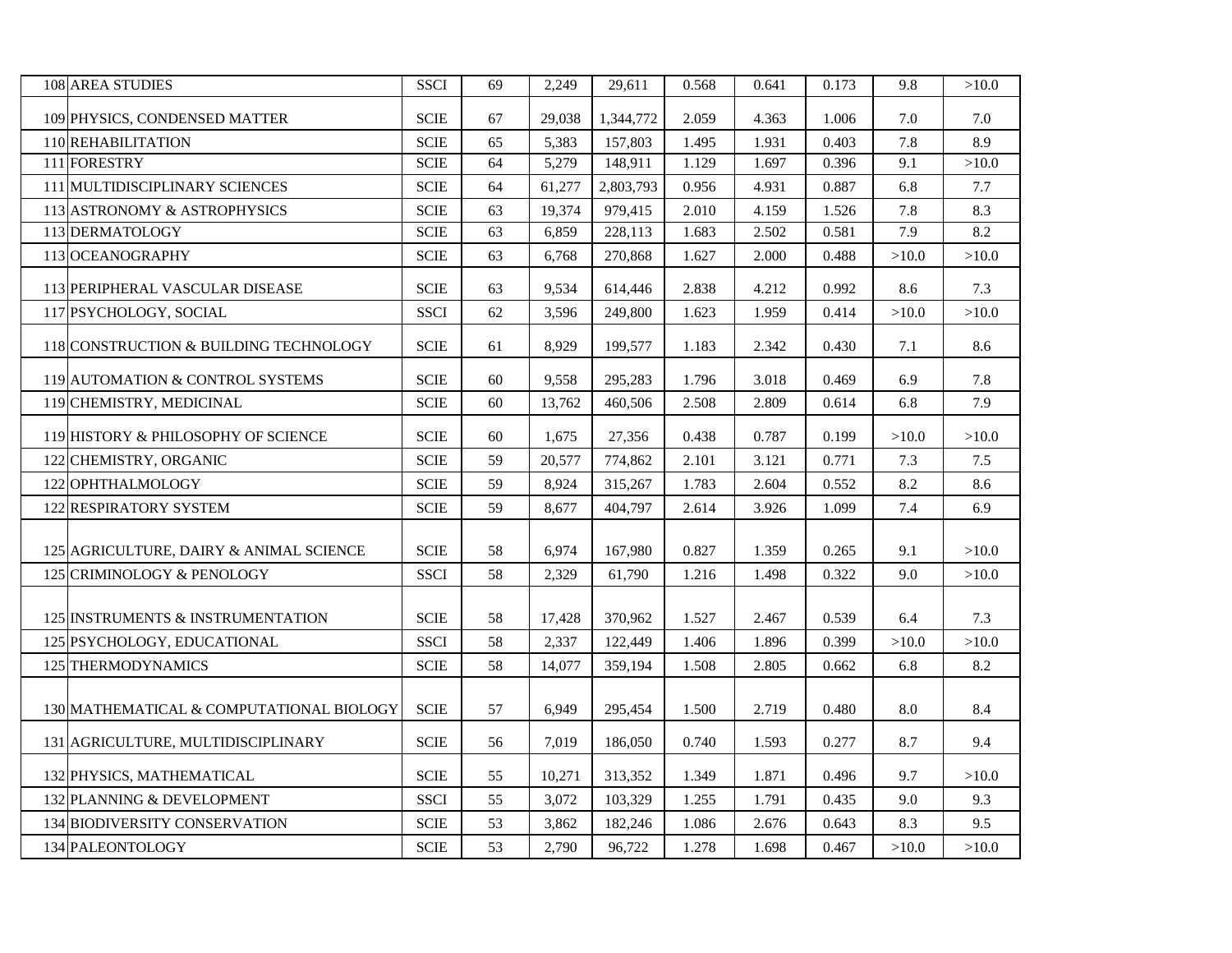| COMPUTER SCIENCE, HARDWARE &              |                       |    |        |         |       |       |       |       |       |
|-------------------------------------------|-----------------------|----|--------|---------|-------|-------|-------|-------|-------|
| <b>136 ARCHITECTURE</b>                   | <b>SCIE</b>           | 52 | 5,578  | 147,687 | 1.596 | 2.120 | 0.462 | 8.2   | 7.2   |
| <b>137 BEHAVIORAL SCIENCES</b>            | <b>SCIE</b>           | 51 | 6,830  | 324,353 | 2.400 | 3.036 | 0.637 | 8.8   | 9.4   |
| 137 ETHICS                                | <b>SSCI</b>           | 51 | 2,099  | 49,203  | 0.898 | 1.360 | 0.544 | 8.1   | >10.0 |
| 139 FISHERIES                             | <b>SCIE</b>           | 50 | 5,618  | 173,420 | 1.272 | 1.718 | 0.423 | >10.0 | >10.0 |
| 140 ENGINEERING, ENVIRONMENTAL            | <b>SCIE</b>           | 49 | 14,441 | 619,251 | 1.909 | 4.532 | 1.069 | 6.5   | 7.2   |
| 140 GEOGRAPHY, PHYSICAL                   | <b>SCIE</b>           | 49 | 6,316  | 221,960 | 2.349 | 2.913 | 0.689 | 7.8   | >10.0 |
| 140 GERIATRICS & GERONTOLOGY              | <b>SCIE</b>           | 49 | 5,416  | 194,831 | 2.581 | 3.262 | 0.610 | 6.8   | 7.8   |
| 140 SOCIAL SCIENCES, MATHEMATICAL METHODS | <b>SSCI</b>           | 49 | 2,380  | 142,396 | 1.138 | 1.401 | 0.307 | >10.0 | >10.0 |
| 144 EVOLUTIONARY BIOLOGY                  | <b>SCIE</b>           | 48 | 6,106  | 421,862 | 2.500 | 3.772 | 0.854 | 9.2   | 9.6   |
| 145 GEOLOGY                               | $\operatorname{SCIE}$ | 47 | 2,594  | 108,035 | 1.000 | 2.058 | 0.567 | >10.0 | >10.0 |
| 145 PUBLIC ADMINISTRATION                 | <b>SSCI</b>           | 47 | 1,755  | 48,279  | 1.333 | 1.564 | 0.364 | 8.6   | 9.6   |
| 147 CHEMISTRY, INORGANIC & NUCLEAR        | <b>SCIE</b>           | 46 | 12,883 | 419,283 | 1.803 | 2.617 | 0.694 | 7.7   | 8.2   |
| 148 HOSPITALITY, LEISURE, SPORT & TOURISM | <b>SSCI</b>           | 45 | 2,391  | 83,655  | 1.400 | 1.951 | 0.373 | 8.4   | >10.0 |
| 149 ENGINEERING, INDUSTRIAL               | <b>SCIE</b>           | 44 | 4,773  | 169,186 | 1.825 | 2.459 | 0.423 | 8.2   | 9.1   |
| 149 ENGINEERING, MANUFACTURING            | <b>SCIE</b>           | 44 | 6,342  | 170,775 | 1.964 | 2.391 | 0.359 | 7.4   | 8.3   |
| 149 HISTORY & PHILOSOPHY OF SCIENCE       | <b>SSCI</b>           | 44 | 1,290  | 25,124  | 0.621 | 0.923 | 0.262 | >10.0 | >10.0 |
| <b>152 FAMILY STUDIES</b>                 | SSCI                  | 43 | 2,643  | 74,693  | 1.425 | 1.516 | 0.326 | 9.2   | >10.0 |
| 153 OTORHINOLARYNGOLOGY                   | <b>SCIE</b>           | 42 | 6,144  | 145,120 | 1.382 | 1.768 | 0.401 | 8.6   | 9.2   |
| <b>153 SOCIAL WORK</b>                    | <b>SSCI</b>           | 42 | 2,274  | 54,045  | 0.915 | 1.228 | 0.244 | 9.0   | 9.4   |
| 155 DEVELOPMENTAL BIOLOGY                 | <b>SCIE</b>           | 41 | 3,846  | 279,495 | 2.316 | 3.643 | 0.719 | 9.4   | 8.7   |
| 155 EDUCATION, SCIENTIFIC DISCIPLINES     | <b>SCIE</b>           | 41 | 3,827  | 90,794  | 1.329 | 1.779 | 0.401 | 7.6   | 8.6   |
| <b>155 SOCIAL ISSUES</b>                  | <b>SSCI</b>           | 41 | 1,715  | 38,783  | 1.160 | 1.301 | 0.675 | 8.5   | 9.5   |
| 155 SPECTROSCOPY                          | <b>SCIE</b>           | 41 | 6,959  | 188,995 | 1.740 | 1.973 | 0.478 | 7.7   | 8.4   |
| <b>155 WOMENS STUDIES</b>                 | <b>SSCI</b>           | 41 | 1,623  | 41,925  | 0.909 | 1.226 | 0.255 | 9.4   | >10.0 |
| <b>160 CULTURAL STUDIES</b>               | SSCI                  | 39 | 1,286  | 17,869  | 0.692 | 0.697 | 0.196 | 9.4   | >10.0 |
| 160 SOCIAL SCIENCES, BIOMEDICAL           | SSCI                  | 39 | 2,941  | 97,907  | 1.348 | 2.073 | 0.561 | 8.2   | 8.4   |
| 162 EDUCATION, SPECIAL                    | <b>SSCI</b>           | 38 | 1,311  | 37,068  | 1.168 | 1.345 | 0.229 | 7.9   | 9.7   |
| <b>162 URBAN STUDIES</b>                  | <b>SSCI</b>           | 38 | 2,106  | 64,275  | 1.312 | 1.814 | 0.446 | 8.8   | 9.5   |
| 164 HORTICULTURE                          | <b>SCIE</b>           | 36 | 3,280  | 98,004  | 0.625 | 1.447 | 0.291 | >10.0 | >10.0 |
| 164 PARASITOLOGY                          | <b>SCIE</b>           | 36 | 6,490  | 194,126 | 1.981 | 3.187 | 0.753 | 5.7   | 8.3   |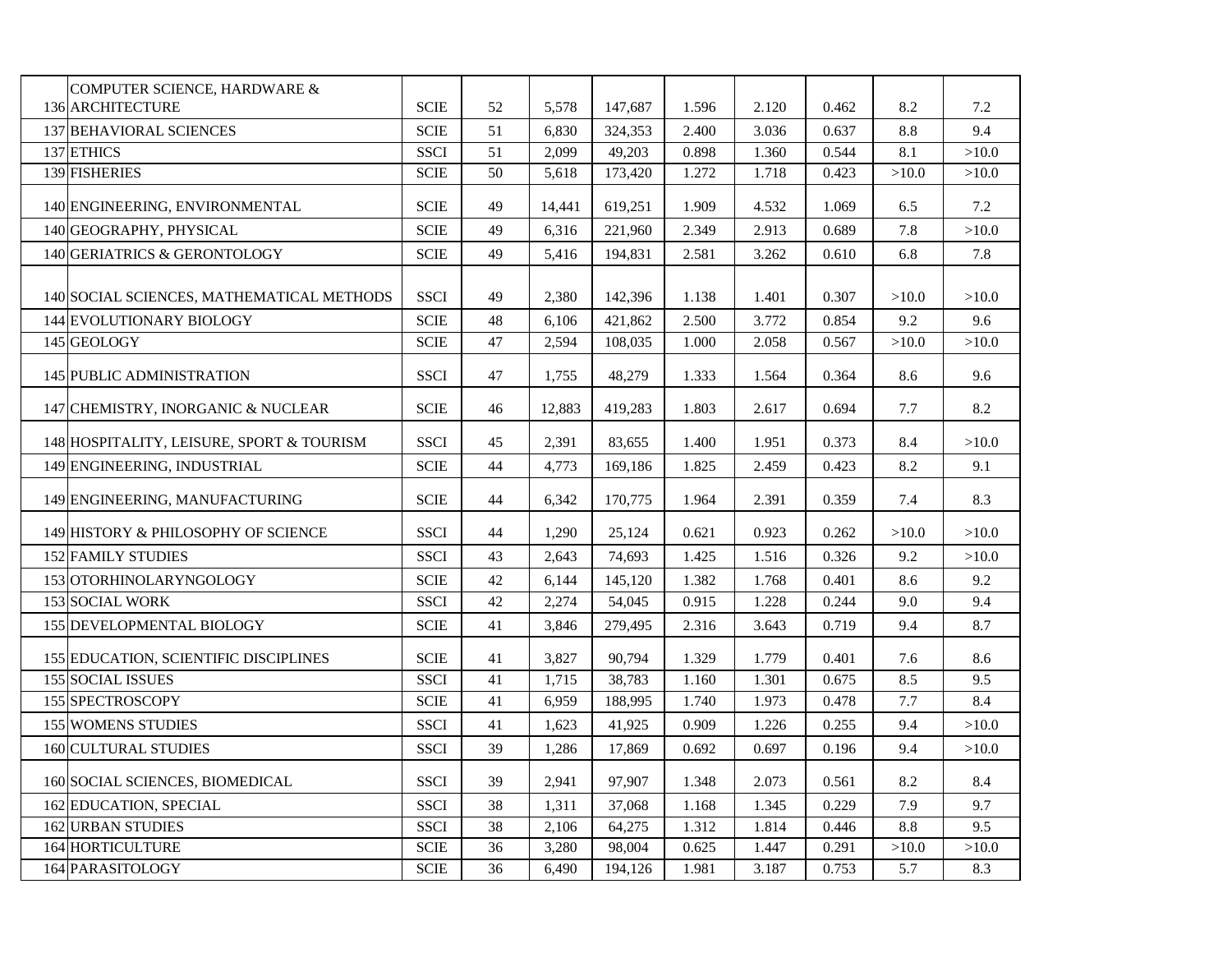| 166 ENGINEERING, GEOLOGICAL                                    | <b>SCIE</b>           | 35 | 3,593  | 100,156 | 1.545 | 1.956 | 0.340 | 9.8   | >10.0 |
|----------------------------------------------------------------|-----------------------|----|--------|---------|-------|-------|-------|-------|-------|
| <b>166 HISTORY OF SOCIAL SCIENCES</b>                          | <b>SSCI</b>           | 35 | 1,023  | 12,427  | 0.455 | 0.540 | 0.204 | >10.0 | >10.0 |
| 166 PHYSICS, ATOMIC, MOLECULAR & CHEMICAL                      | <b>SCIE</b>           | 35 | 17,170 | 705,406 | 1.815 | 3.109 | 0.828 | 9.0   | 8.9   |
| <b>169 SOIL SCIENCE</b>                                        | <b>SCIE</b>           | 34 | 4,307  | 201,766 | 1.888 | 2.562 | 0.560 | >10.0 | >10.0 |
| <b>169 SUBSTANCE ABUSE</b>                                     | <b>SSCI</b>           | 34 | 3,163  | 102,653 | 1.978 | 2.671 | 0.554 | 7.4   | 7.9   |
| 169 TRANSPORTATION SCIENCE & TECHNOLOGY                        | <b>SCIE</b>           | 34 | 4,520  | 96,206  | 1.923 | 2.169 | 0.405 | 6.7   | 7.6   |
| 172 CRITICAL CARE MEDICINE                                     | <b>SCIE</b>           | 33 | 4,748  | 282,454 | 2.614 | 4.478 | 1.319 | 7.4   | 7.1   |
| 172 MATERIALS SCIENCE, BIOMATERIALS                            | <b>SCIE</b>           | 33 | 7,794  | 272,996 | 3.076 | 4.127 | 0.918 | 5.4   | 6.9   |
| MATERIALS SCIENCE, CHARACTERIZATION &<br>172 TESTING           | <b>SCIE</b>           | 33 | 2,943  | 42,976  | 1.062 | 1.384 | 0.337 | 7.1   | 9.6   |
| 172 NUCLEAR SCIENCE & TECHNOLOGY                               | <b>SCIE</b>           | 33 | 8,795  | 161,698 | 1.128 | 1.239 | 0.291 | 8.6   | 9.7   |
| 172 TRANSPORTATION                                             | <b>SSCI</b>           | 33 | 2,672  | 71,193  | 1.830 | 2.182 | 0.403 | 7.2   | 8.3   |
| 172 VIROLOGY                                                   | <b>SCIE</b>           | 33 | 6,206  | 300,834 | 2.677 | 3.765 | 0.839 | 7.0   | 7.4   |
| 178 GERONTOLOGY                                                | <b>SSCI</b>           | 32 | 2,922  | 114,343 | 1.321 | 2.506 | 0.491 | 8.8   | 8.8   |
| 179 ACOUSTICS                                                  | <b>SCIE</b>           | 31 | 5,088  | 160,629 | 1.547 | 2.099 | 0.528 | >10.0 | 9.6   |
| 179 ANESTHESIOLOGY                                             | <b>SCIE</b>           | 31 | 4,131  | 186,372 | 2.312 | 3.082 | 0.799 | 8.6   | 7.7   |
| 179 ENGINEERING, AEROSPACE                                     | <b>SCIE</b>           | 31 | 3,463  | 72,309  | 0.892 | 1.290 | 0.265 | >10.0 | 9.9   |
| <b>GREEN &amp; SUSTAINABLE SCIENCE &amp;</b><br>179 TECHNOLOGY | <b>SCIE</b>           | 31 | 10,435 | 211,476 | 2.635 | 4.821 | 1.140 | 3.9   | 6.5   |
| 179 PHYSICS, FLUIDS & PLASMAS                                  | <b>SCIE</b>           | 31 | 8,708  | 290,514 | 1.652 | 2.198 | 0.534 | 9.2   | >10.0 |
| 184 MEDICAL LABORATORY TECHNOLOGY                              | <b>SCIE</b>           | 30 | 3,607  | 102,831 | 2.176 | 2.379 | 0.603 | 7.9   | 7.6   |
| 184 MYCOLOGY                                                   | <b>SCIE</b>           | 30 | 1,829  | 66,268  | 2.220 | 2.451 | 0.704 | 7.5   | 9.4   |
| 184 RHEUMATOLOGY                                               | <b>SCIE</b>           | 30 | 4,592  | 191,844 | 2.651 | 3.887 | 0.941 | 6.4   | 7.3   |
| 187 ELECTROCHEMISTRY                                           | <b>SCIE</b>           | 29 | 16,396 | 531,031 | 2.235 | 4.160 | 0.937 | 5.7   | 6.0   |
| 187 MINERALOGY                                                 | <b>SCIE</b>           | 29 | 2,975  | 117,688 | 1.285 | 2.244 | 0.573 | >10.0 | >10.0 |
| 187 PHYSICS, PARTICLES & FIELDS                                | <b>SCIE</b>           | 29 | 11,875 | 474,922 | 2.039 | 3.959 | 1.723 | 6.9   | 8.8   |
| <b>187 REMOTE SENSING</b>                                      | <b>SCIE</b>           | 29 | 5,111  | 157,172 | 1.838 | 3.178 | 0.649 | 7.1   | 8.0   |
| <b>187 REPRODUCTIVE BIOLOGY</b>                                | <b>SCIE</b>           | 29 | 4,370  | 191,893 | 2.461 | 2.831 | 0.556 | 8.2   | 8.8   |
| 192 INDUSTRIAL RELATIONS & LABOR                               | <b>SSCI</b>           | 27 | 928    | 26,534  | 0.981 | 1.264 | 0.224 | >10.0 | >10.0 |
| 193 ALLERGY                                                    | <b>SCIE</b>           | 26 | 2,438  | 119,917 | 3.144 | 4.677 | 1.122 | 6.7   | 7.0   |
| 193 CRYSTALLOGRAPHY                                            | $\operatorname{SCIE}$ | 26 | 6,095  | 197,267 | 1.840 | 2.304 | 0.573 | 7.9   | 8.3   |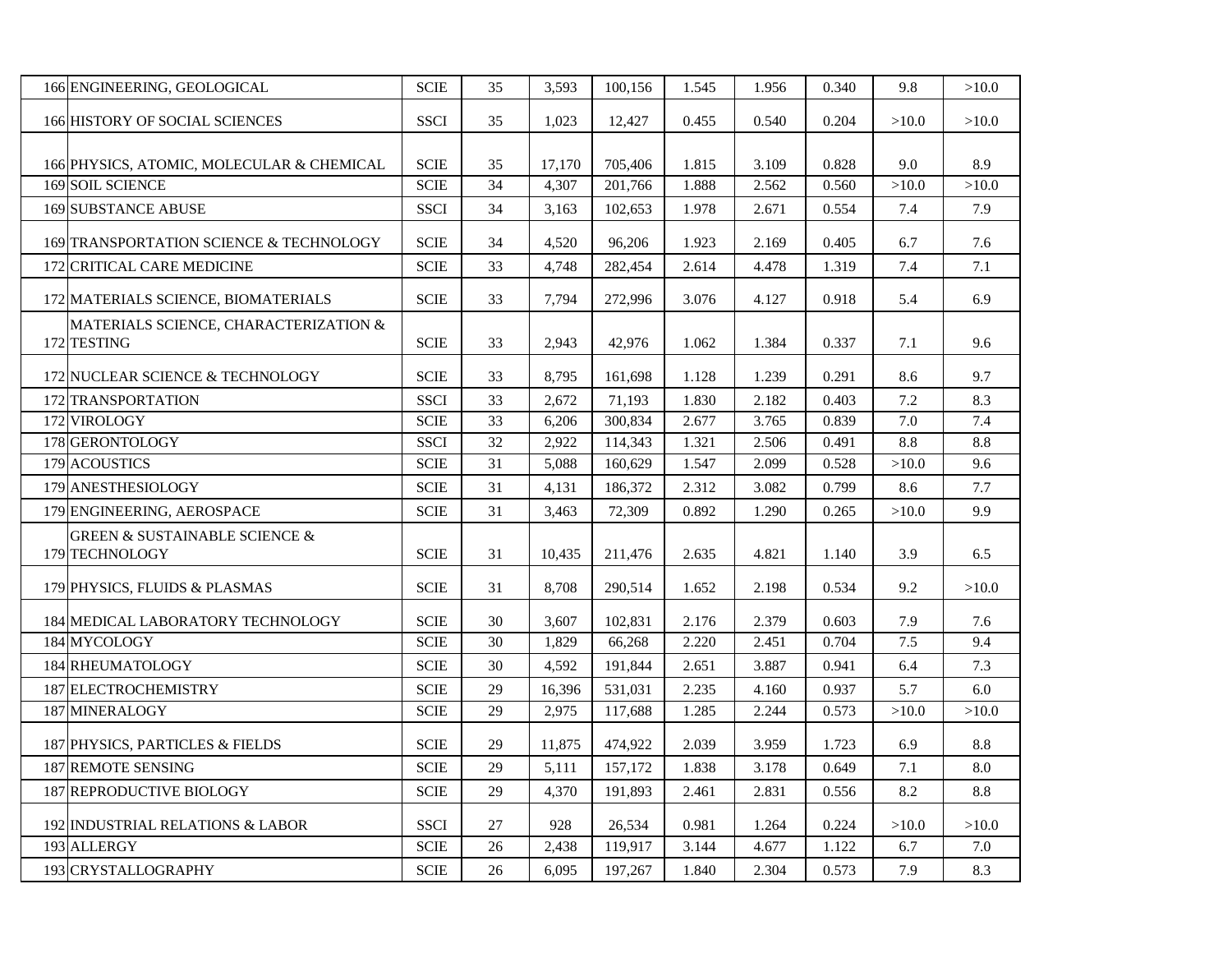| 193 DEMOGRAPHY                               | <b>SSCI</b> | 26 | 929   | 30,010  | 1.200 | 1.451 | 0.274 | 9.7   | 9.6   |
|----------------------------------------------|-------------|----|-------|---------|-------|-------|-------|-------|-------|
| <b>IMAGING SCIENCE &amp; PHOTOGRAPHIC</b>    |             |    |       |         |       |       |       |       |       |
| 193 TECHNOLOGY                               | <b>SCIE</b> | 26 | 4.072 | 151,680 | 1.685 | 3.033 | 0.602 | 7.7   | 8.0   |
| 193 MATERIALS SCIENCE, CERAMICS              | <b>SCIE</b> | 26 | 6,017 | 134,377 | 0.756 | 2.225 | 0.541 | 8.1   | 8.4   |
| <b>193 ROBOTICS</b>                          | <b>SCIE</b> | 26 | 1,846 | 51,380  | 2.160 | 2.232 | 0.375 | 7.1   | 8.2   |
| AUDIOLOGY & SPEECH-LANGUAGE<br>199 PATHOLOGY | <b>SCIE</b> | 25 | 2,173 | 92,104  | 1.547 | 1.729 | 0.370 | >10.0 | >10.0 |
| 199 INTEGRATIVE & COMPLEMENTARY MEDICINE     | <b>SCIE</b> | 25 | 3,614 | 88,777  | 1.592 | 2.132 | 0.314 | 6.2   | 7.8   |
| 199 MATERIALS SCIENCE, COMPOSITES            | <b>SCIE</b> | 25 | 4,753 | 120,838 | 1.196 | 2.969 | 0.670 | 6.7   | 8.3   |
| 199 TRANSPLANTATION                          | <b>SCIE</b> | 25 | 4,280 | 167,399 | 3.006 | 2.991 | 0.749 | 6.9   | 7.2   |
| <b>203 EMERGENCY MEDICINE</b>                | <b>SCIE</b> | 24 | 3,572 | 77,839  | 1.419 | 1.927 | 0.445 | 6.8   | 7.6   |
| 203 MATERIALS SCIENCE, TEXTILES              | <b>SCIE</b> | 24 | 2,555 | 40,224  | 0.585 | 1.655 | 0.362 | 6.4   | 7.8   |
| 203 ORNITHOLOGY                              | <b>SCIE</b> | 24 | 1,115 | 33,018  | 0.911 | 1.253 | 0.369 | >10.0 | >10.0 |
| 206 MEDICAL INFORMATICS                      | <b>SCIE</b> | 23 | 3,099 | 83,123  | 1.916 | 2.510 | 0.519 | 7.2   | 7.8   |
| 207 COMPUTER SCIENCE, CYBERNETICS            | <b>SCIE</b> | 22 | 1,413 | 36,970  | 1.575 | 2.627 | 0.606 | 7.2   | 8.4   |
| 208 ANATOMY & MORPHOLOGY                     | <b>SCIE</b> | 21 | 2,113 | 59,199  | 1.211 | 1.663 | 0.416 | 9.6   | >10.0 |
| 208 CELL & TISSUE ENGINEERING                | <b>SCIE</b> | 21 | 2,982 | 102,940 | 3.343 | 4.534 | 0.956 | 5.0   | 6.9   |
| 208 ENGINEERING, PETROLEUM                   | <b>SCIE</b> | 21 | 2,114 | 26,337  | 0.766 | 0.900 | 0.219 | 8.1   | 9.7   |
| 208 LOGIC                                    | <b>SCIE</b> | 21 | 829   | 10,124  | 0.589 | 0.624 | 0.150 | >10.0 | >10.0 |
| 208 MATERIALS SCIENCE, PAPER & WOOD          | <b>SCIE</b> | 21 | 2,216 | 34,884  | 0.763 | 1.437 | 0.296 | 6.7   | 8.2   |
| 213 LIMNOLOGY                                | <b>SCIE</b> | 20 | 2,044 | 101,124 | 1.439 | 2.438 | 0.546 | >10.0 | >10.0 |
| 213 MINING & MINERAL PROCESSING              | <b>SCIE</b> | 20 | 2,355 | 44,705  | 1.010 | 1.565 | 0.332 | 8.7   | >10.0 |
| 213 PHYSICS, NUCLEAR                         | <b>SCIE</b> | 20 | 6,139 | 218,768 | 1.520 | 2.456 | 1.016 | 9.7   | >10.0 |
| 213 PRIMARY HEALTH CARE                      | <b>SCIE</b> | 20 | 1,558 | 41,272  | 1.558 | 1.743 | 0.606 | 7.9   | 6.9   |
| 217 MATERIALS SCIENCE, COATINGS & FILMS      | <b>SCIE</b> | 19 | 6,473 | 224,479 | 1.347 | 2.705 | 0.610 | 8.0   | 7.5   |
| 217 TROPICAL MEDICINE                        | <b>SCIE</b> | 19 | 3,286 | 90,978  | 1.190 | 2.320 | 0.621 | 6.6   | $7.5$ |
| 219 SUBSTANCE ABUSE                          | <b>SCIE</b> | 18 | 2,422 | 93,972  | 2.623 | 3.081 | 0.674 | 7.6   | 7.9   |
|                                              |             |    |       |         |       |       |       |       |       |
| 220 AGRICULTURAL ECONOMICS & POLICY          | <b>SCIE</b> | 17 | 749   | 19,763  | 1.052 | 1.399 | 0.243 | 8.7   | 9.0   |
| 221 ERGONOMICS                               | <b>SSCI</b> | 16 | 1,387 | 46,606  | 1.399 | 1.818 | 0.363 | 9.0   | 9.8   |
| <b>221 MEDICAL ETHICS</b>                    | <b>SCIE</b> | 16 | 731   | 12,497  | 1.241 | 1.382 | 0.953 | 6.1   | 8.4   |
| 223 ETHNIC STUDIES                           | <b>SSCI</b> | 15 | 760   | 13,739  | 0.994 | 1.099 | 0.238 | 7.8   | >10.0 |